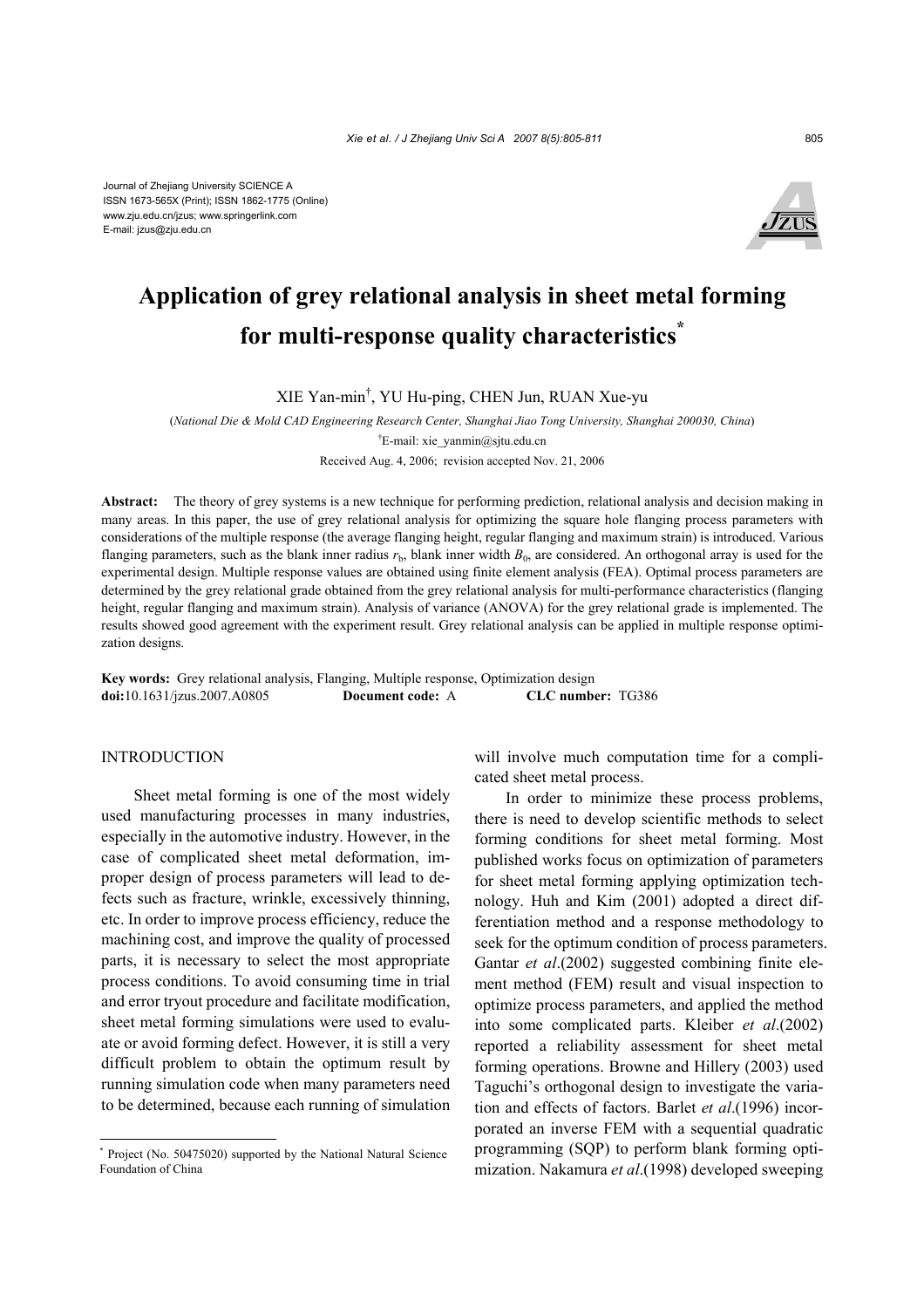simplex method and simulated annealing method to optimize die shape. Jakumeit *et al*.(2005) used an iterative parallel Kriging algorithm to the parameter optimization of the sheet metal forming process. Li *et al*.(2006a; 2006b) used the six sigma robust design method and response surface model for sheet metal forming. Huang *et al*.(2004) combined parametric finite element analysis (FEA), artificial neural networks and genetic algorithm to research on the problems of process parameter optimization of sheet metal forming process.

In a system that is complex and multi-variable, the relationship between various factors such as those described above is unclear. Such systems are often called "grey" implying poor, incomplete, and uncertain information. Their analysis by classical statistical procedures may not be acceptable or reliable without large datasets that satisfy certain mathematical criteria. The grey theory, on the other hand, uses relatively small datasets and does not demand strict compliance to certain statistical laws, such as simple or linear relationships among the observables (Tosun, 2006).

The purpose of the present work is to introduce the use of grey relational analysis in selecting optimum forming conditions on multi-performance characteristic. To the best knowledge of the author of this work, there is no published work evaluating the optimization and the effect of forming process by using grey relational analysis in sheet metal. The setting of forming parameters is accomplished using the Taguchi experimental design method. By properly adjusting the control factors, we can improve work efficiency and produce quality parts.

## GREY RELATIONAL ANALYSIS

In grey relational analysis, black represents having no information and white represents having all information. A grey system has a level of information between black and white. In other words, in a grey system, some information is known and some information is unknown. In a white system, the relationships among factors in the system are certain; in a grey system, the relationships among factors in the system are uncertain (Deng, 1989).

Grey relational analysis is an impacting measurement method in grey system theory that analyzes uncertain relations between one main factor and all the other factors in a given system. It is actually a measurement of the absolute value of the data difference between sequences, and can be used to measure the approximate correlation between sequences (Tosun, 2006; Ho and Lin, 2003; Chiang and Chang, 2006).

#### **Data pre-processing**

Data pre-processing is normally required since the range and unit in one data sequence may differ from the others. Data pre-processing is also necessary when the sequence scatter range is too large, or when the directions of the target in the sequences are different. Data pre-processing is a means of transferring the original sequence to a comparable sequence. Depending on the characteristics of a data sequence, there are various methodologies of data pre-processing available for the grey relational analysis (Tosun, 2006; Deng, 1989; Ho and Lin, 2003; Morán *et al*., 2006).

If the target value of the original sequence is infinite, then it has a characteristic of the "higher is better". The original sequence can be normalized as follows:

$$
x_i(k) = \frac{x_i^0(k) - \min_i x_i^0(k)}{\max_i x_i^0(k) - \min_i x_i^0(k)}.
$$
 (1)

When the "lower is better" is a characteristic of the original sequence, then the original sequence should be normalized as follows:

$$
x_i(k) = \frac{\max_i x_i^0(k) - x_i^0(k)}{\max_i x_i^0(k) - \min_i x_i^0(k)}.
$$
 (2)

However, if there is a definite target value (desired value) to be achieved, the original sequence will be normalized as:

$$
x_i(k) = 1 - \frac{\left|x_i^0(k) - x^0\right|}{\max_i x_i^0(k) - x^0},
$$
\n(3)

where  $i=1, \ldots, m; k=1, \ldots, n$ . *m* is the number of experimental data items and *n* is the number of pa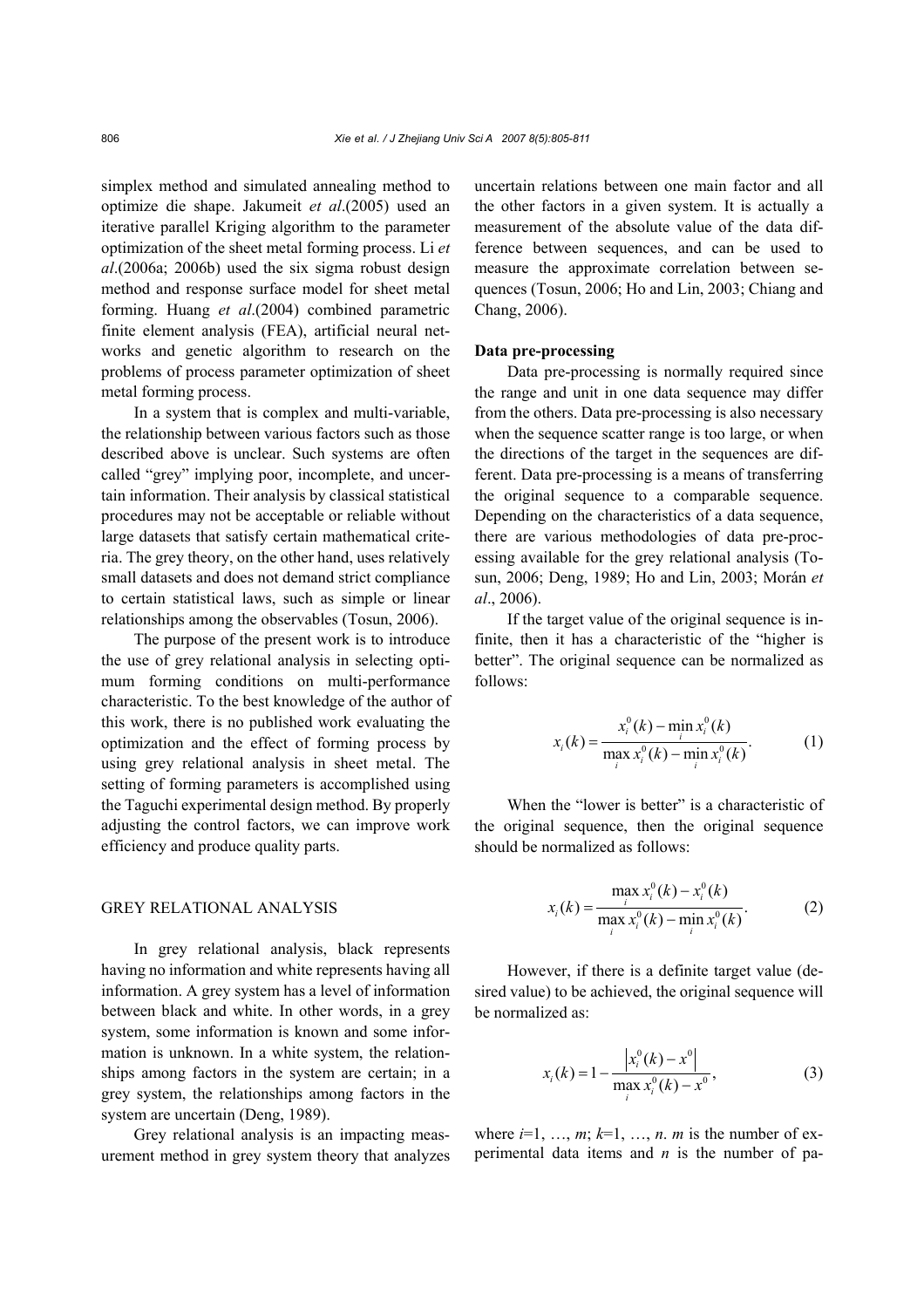rameters.  $x_i^0(k)$  denotes the original sequence,  $x_i(k)$ the sequence after the data pre-processing,  $\max_i x_i^0(k)$ ,  $\min_i x_i^0(k)$  the largest value and the smallest value of  $x_i^0(k)$ ,  $x^0$  is the desired value of  $x_i^0(k)$ .

# **Grey relational coefficient and grey relational grade**

In grey relational analysis, the measure of the relevancy between two systems or two sequences is defined as the grey relational grade. When only one sequence  $x_0(k)$  is available as the reference sequence, and all other sequences serve as comparison sequences, it is called a local grey relation measurement. After data pre-processing is carried out, the grey relation coefficient ξ*i*(*k*) for the *k*th performance characteristics in the *i*th experiment can be expressed as (Tosun, 2006; Deng, 1989; Lo, 2002):

$$
\xi_i(k) = \frac{\Delta_{\min} + \rho \Delta_{\max}}{\Delta_{0i}(k) + \rho \Delta_{\max}},
$$
\n(4)

where  $\Delta_{0i}(k)$  is the deviation sequence of the reference sequence and the comparability sequence.

$$
\Delta_{0i}(k) = |x_0(k) - x_i(k)|,
$$
  
\n
$$
\Delta_{\min} = \min_{\forall j \in i} \min_{\forall k} |x_0(k) - x_i(k)|,
$$
  
\n
$$
\Delta_{\max} = \max_{\forall j \in i} \max_{\forall k} |x_0(k) - x_i(k)|,
$$

where  $X_0 = \{x_0(k), k=1, 2, ..., n\}$  denotes the reference sequence and  $X_i = \{x_i(k), k=1, 2, ..., n\}$  denotes the comparability sequence.  $\rho \in [0,1]$  is the distinguishing or identification coefficient.  $\rho$ =0.5 is generally used.

After the grey relational coefficient is derived, the grey relational grade is defined as follows (Tosun, 2006; Deng, 1989; Lo, 2002):

$$
R_{i0} = \frac{1}{n} \sum_{k=1}^{n} \lambda_k \xi_i(k), \qquad \sum_{k=1}^{n} \lambda_k = 1. \tag{5}
$$

The grey relational grade represents the level of correlation between the reference sequence and the comparability sequence. If the two sequences are identical, then the value of grey relational grade is equal to 1. The grey relational grade also indicates the degree of influence that the comparability sequence could exert over the reference sequence. Therefore, if a particular comparability sequence is more important than the other comparability sequences to the reference sequence, then the grey relational grade for that comparability sequence and reference sequence will be higher than other grey relational grades (Tosun, 2006; Ho and Lin, 2003; Chan and Tong, 2007).

#### CASE IMPLEMENTATON

Square hole flanging is applied in sheet metal forming (Huang *et al*., 2004). The forming schematic of flanging is shown in Fig.1. The material is pure aluminum sheet  $(L_2)$ . The thickness  $t=1.0$  mm, and the hardness value (HV) *HV*=40. The outer width of the square metal sheet  $B=1000$  mm.  $B_0$  and  $r<sub>b</sub>$  are the initial square width and inter radius.  $B_1$  and  $r$  are the square width and inter radius after flanging. Because the flanging is mainly affected by  $B_0$  and  $r<sub>b</sub>$  in the above parameters,  $B_0$  and  $r<sub>b</sub>$  are selected as optimization parameters.  $B_0$  and  $r<sub>b</sub>$  are subject to the following equations:

$$
B_0 = B_1 - 2h + 0.86r_d + (3 \sim 4)t, r_b = r/2, \qquad (6)
$$

where  $h$  is the flanging height,  $r_d$  is the radius of the flanging die.



**Fig.1 Schematic representation of square hole flanging**

Regarding the symmetry, one fourth of the forming is modelled. In this study, the Taguchi method—a powerful tool for parameter design of performance characteristics—is used. According to the Taguchi quality design concept (Lin *et al*., 2006), an orthogonal array with 17 rows (corresponding to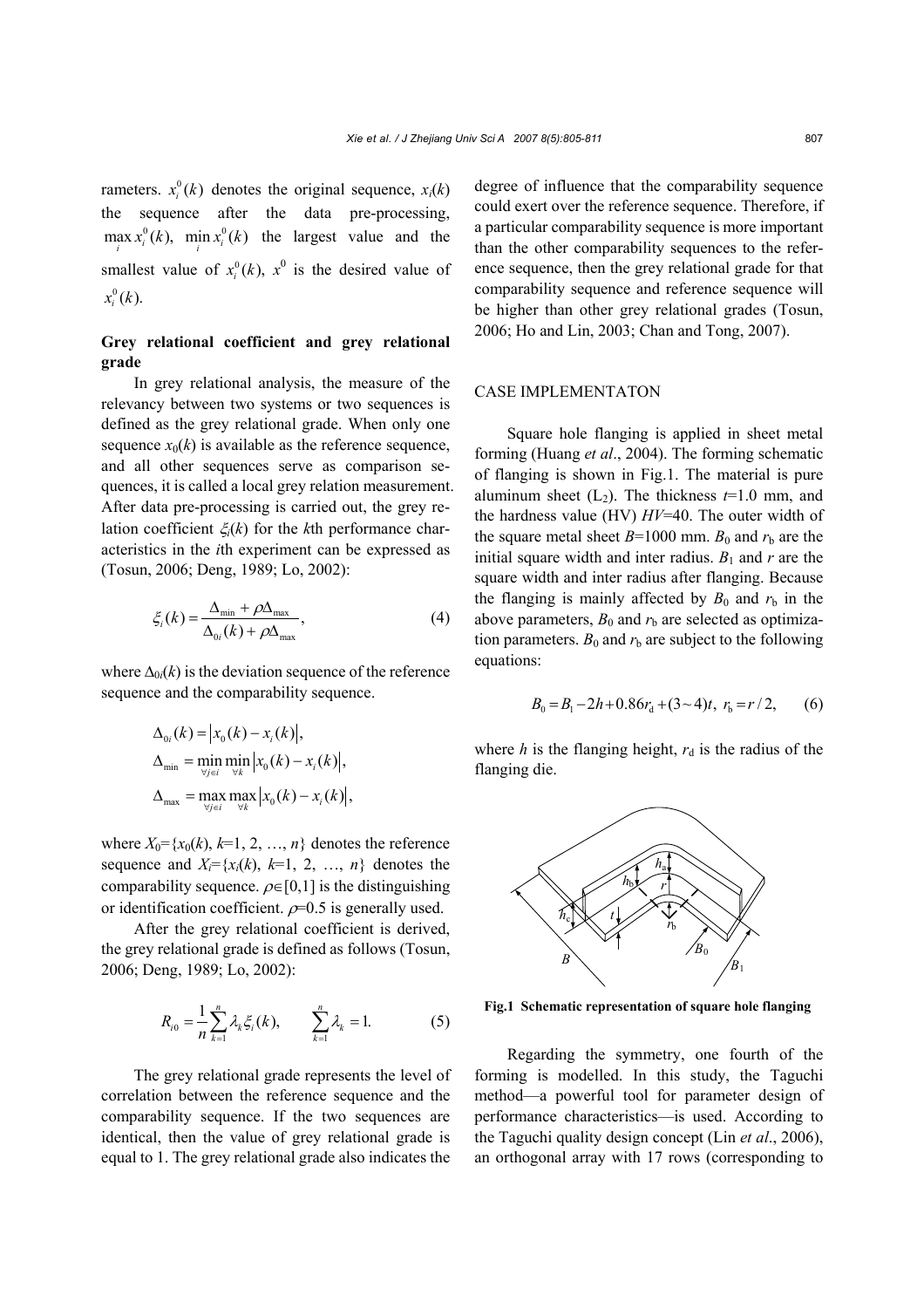the number of simulation experiments) is used for the simulation experiments. The multiple responses in different parameters are summarized in Table 1 (Huang *et al*., 2004).

**Table 1 The result of finite element analysis with different parameters** 

| $B_0$ | $r_{\rm h}$ | $h_{\rm a}$ | $h_{\rm b}$ | $h_{\rm c}$ |                            |
|-------|-------------|-------------|-------------|-------------|----------------------------|
| (mm)  | (mm)        | (mm)        | (mm)        | (mm)        | $\mathcal{E}_{\text{max}}$ |
| 35    | 4           | 3.254       | 3.661       | 4.039       | 0.208                      |
| 33    | 4           | 4.420       | 4.788       | 5.049       | 0.336                      |
| 31    | 4           | 5.652       | 5.854       | 6.067       | 0.439                      |
| 29    | 4           | 6.999       | 6.924       | 7.062       | 0.609                      |
| 35    | 5           | 3.569       | 3.840       | 4.039       | 0.216                      |
| 33    | 5           | 4.828       | 4.895       | 5.049       | 0.263                      |
| 31    | 5           | 6.065       | 5.941       | 6.065       | 0.361                      |
| 29    | 5           | 7.554       | 6.976       | 7.063       | 0.492                      |
| 35    | 6           | 3.948       | 3.946       | 4.038       | 0.186                      |
| 34    | 6           | 4.720       | 4.660       | 4.740       | 0.257                      |
| 33    | 6           | 5.170       | 4.978       | 5.049       | 0.266                      |
| 31    | 6           | 6.545       | 6.007       | 6.064       | 0.361                      |
| 29    | 6           | 7.735       | 7.014       | 7.067       | 0.430                      |
| 35    | 7           | 4.291       | 4.007       | 4.038       | 0.206                      |
| 33    | 7           | 5.570       | 5.029       | 5.048       | 0.253                      |
| 31    | 7           | 6.872       | 6.042       | 6.061       | 0.346                      |
| 29    | 7           | 8.338       | 7.053       | 7.074       | 0.511                      |

### **Multi-response of the square hole flanging**

The multi-response quality characteristics of the flanging are defined as follows:

(1) The average flanging height:

$$
Y_1 = (h_a + h_b + h_c)/3.
$$
 (7)

(2) The bias from the flanging height:

$$
Y_2 = \sqrt{\frac{(h_a - Y_1)^2 + (h_b - Y_1)^2 + (h_c - Y_1)^2}{3}}.
$$
 (8)

(3) Maximum strain:

$$
Y_3 = \varepsilon_{\text{max}},\tag{9}
$$

where  $h_a$ ,  $h_b$ ,  $h_c$  are the flanging heights.

At last, the multi-response is summarized in Table 2.

| $B_0$ (mm) | $r_{\rm b}$ (mm) | $Y_1$ (mm) | $Y_2$ (mm) | $Y_3$ |
|------------|------------------|------------|------------|-------|
| 35         | 4                | 3.651      | 0.321      | 0.208 |
| 33         | 4                | 4.752      | 0.258      | 0.336 |
| 31         | 4                | 5.858      | 0.169      | 0.439 |
| 29         | 4                | 6.995      | 0.056      | 0.609 |
| 35         | 5                | 3.816      | 0.193      | 0.216 |
| 33         | 5                | 4.924      | 0.093      | 0.263 |
| 31         | 5                | 6.024      | 0.058      | 0.361 |
| 29         | 5                | 7.198      | 0.254      | 0.492 |
| 35         | 6                | 3.977      | 0.043      | 0.186 |
| 34         | 6                | 4.707      | 0.034      | 0.257 |
| 33         | 6                | 5.066      | 0.079      | 0.266 |
| 31         | 6                | 6.205      | 0.241      | 0.361 |
| 29         | 6                | 7.272      | 0.328      | 0.430 |
| 35         | 7                | 4.112      | 0.127      | 0.206 |
| 33         | 7                | 5.216      | 0.251      | 0.253 |
| 31         | 7                | 6.319      | 0.391      | 0.346 |
| 29         | 7                | 7.488      | 0.601      | 0.511 |

**Table 2 Initial multi-response of the flanging** 

### **Analysis and discussion of experimental result**

In the present study, higher flanging height, lower bias and maximum strain are indications of better performance. For data pre-processing in the grey relational analysis process,  $y_1$  is taken as the "higher is better". However,  $y_2$ ,  $y_3$  are taken as the "lower is better". Let the result of 17 experiments be the comparability sequence  $x_i^0(k)$ ,  $i=1$  ~17,  $k=1$  ~3. All the sequences after data pre-processing using Eqs.(1) and (2) are listed in Table 3 and denoted as  $x_0(k)$  and  $x_i(k)$  for reference sequence and comparability sequence, respectively.

The deviation sequences can be calculated as follows:

$$
\Delta_{01}(1) = |x_0(1) - x_1(1)| = |1.000 - 0.000| = 1.000,
$$
  
\n
$$
\Delta_{01}(2) = |x_0(2) - x_1(2)| = |1.000 - 0.494| = 0.506,
$$
  
\n
$$
\Delta_{01}(3) = |x_0(3) - x_1(3)| = |1.000 - 0.948| = 0.052,
$$

So  $\Delta_{01}$ =(1.000, 0.506, 0.052).

The same calculation method is performed for  $i=1$ ~17. The grey relational coefficients and grade values for each experiment of the orthogonal array are calculated by applying Eqs.(4) and (5). The grey relational grade is shown in Table 4.

According to the performed experiment design, it is clearly observed from Table 4 that the forming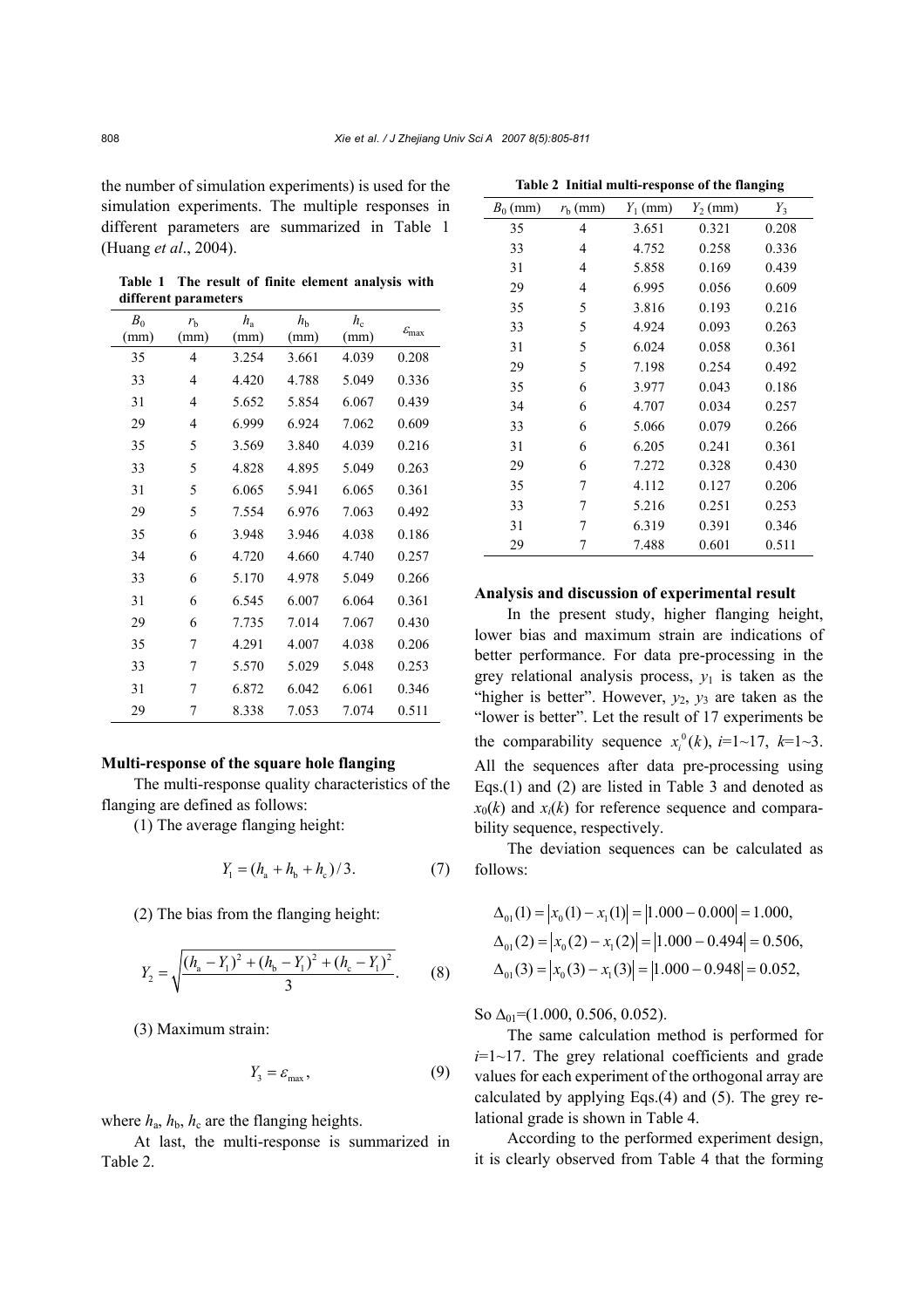parameters' setting of experiment No. 10 has the highest grey relational grade. Therefore, experiment No. 10 is the optimal machining parameters' setting for minimum bias, strain, and maximum flanging height simultaneously (i.e. the best multi-performance characteristics) among the above experiments.

In addition to the determination of optimum forming parameters, the response table for the Taguchi method is used to calculate the average grey relational grade for each level of the forming parameters. The procedure is: (1) group the grey relational grades by factor level for each column in the orthogonal array; (2) take the average of them.

The average grey relational grade values are shown in Table 5. Since the grey relational grade represents the level of correlation between the reference sequence and the comparability sequence, the greater value of the grey relational grade means that the comparability sequence has a stronger correlation to the reference sequence at this level of the factor (Tosun, 2006; Ho and Lin, 2003). In other words,

regardless of category of the performance characteristics, a greater grey relational grade value corresponds to better performance (Tosun, 2006; Lin *et al*., 2006). Therefore, the optimal level of the process parameters is the level with the greatest grey relational grade value. An asterisk (\*) indicates that the level value results in a better forming performance. Based on the grey relational grade values given in Table 5, the optimal forming performance for multiple response is obtained for  $B_0$  (level 5),  $r_b$  (level 3) combination. Fig.2 shows the effect of forming parameters on the multi-performance characteristics and the response graph of each level of the forming parameters for the performance.

As listed in Table 5, the difference between the maximum and the minimum value of the grey relational grade of the forming parameters indicates the significance of the role that every controllable factor plays over the multi-performance characteristics. It is shown that the forming performance is mainly affected by the  $B_0$  in  $B_0$  and  $r_b$ .

**Table 3 The multi-response sequences after data preprocessing** 

**Table 4 The calculated grey relational grades and their order** 

| processing |                  |            |            |       | their order |                  |                |  |
|------------|------------------|------------|------------|-------|-------------|------------------|----------------|--|
| $B_0$ (mm) | $r_{\rm b}$ (mm) | $Y_1$ (mm) | $Y_2$ (mm) | $Y_3$ | Exp. No.    | Relational grade | Order          |  |
| 35         | $\overline{4}$   | 0.000      | 0.494      | 0.948 |             | 0.168            | 15             |  |
| 33         | $\overline{4}$   | 0.287      | 0.605      | 0.645 | 2           | 0.177            | 14             |  |
| 31         | $\overline{4}$   | 0.575      | 0.761      | 0.402 | 3           | 0.209            | 8              |  |
| 29         | $\overline{4}$   | 0.871      | 0.960      | 0.000 | 4           | 0.280            | 3              |  |
| 35         | 5                | 0.043      | 0.720      | 0.929 | 5           | 0.202            | $10\,$         |  |
| 33         | 5                | 0.332      | 0.897      | 0.818 | 6           | 0.246            | 6              |  |
| 31         | 5                | 0.618      | 0.957      | 0.586 | 7           | 0.271            | $\overline{4}$ |  |
| 29         | 5                | 0.924      | 0.611      | 0.277 | 8           | 0.203            | 9              |  |
| 35         | 6                | 0.085      | 0.984      | 1.000 | 9           | 0.283            | $\overline{2}$ |  |
| 34         | 6                | 0.275      | 1.000      | 0.832 | 10          | 0.286            | 1              |  |
| 33         | 6                | 0.369      | 0.920      | 0.811 | 11          | 0.255            | 5              |  |
| 31         | 6                | 0.666      | 0.634      | 0.586 | 12          | 0.193            | 11             |  |
| 29         | 6                | 0.944      | 0.481      | 0.423 | 13          | 0.190            | 12             |  |
| 35         | 7                | 0.120      | 0.836      | 0.953 | 14          | 0.230            | 7              |  |
| 33         | 7                | 0.408      | 0.618      | 0.842 | 15          | 0.188            | 13             |  |
| 31         | $\tau$           | 0.695      | 0.370      | 0.622 | 16          | 0.164            | 16             |  |
| 29         | $\tau$           | 1.000      | 0.000      | 0.232 | 17          | 0.158            | 17             |  |

**Table 5 Response table for the grey relational grade of the factors at different levels** 

| Parameter   | Average grey relational grade by factor level |         |                      |         |                      |         |  |
|-------------|-----------------------------------------------|---------|----------------------|---------|----------------------|---------|--|
|             | Level 1                                       | Level 2 | Level 3              | Level 4 | Level 5              | Max-min |  |
| $B_0$       | 0.221                                         | 0.217   | 0.209                | 0.208   | $0.286$ <sup>*</sup> | 0.078   |  |
| $r_{\rm b}$ | 0.209                                         | 0.231   | $0.241$ <sup>*</sup> | 0.185   |                      | 0.056   |  |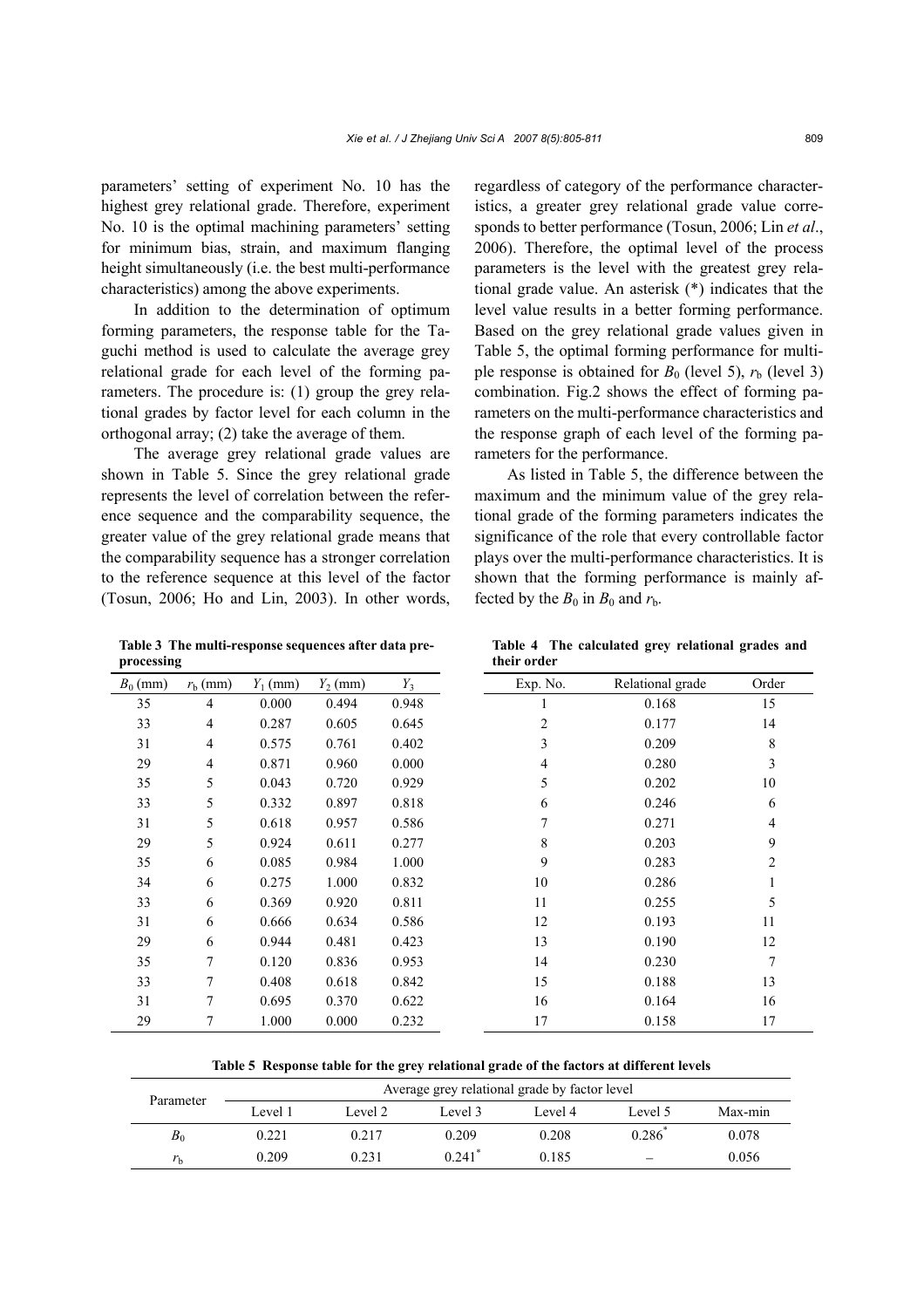

**Fig.2 Effect of control parameter levels on the multiperformance** 

#### **Verify the optimization result**

From the above analysis, the optimum values are 34 mm (level 5) for  $B_0$ , 6 mm (level 3) for  $r<sub>b</sub>$ . The square hole flanging is simulated making use of the above optimum parameters. The average height from this simulation is 4.7 mm, which is consistent with the result in (Huang *et al*., 2004) and consistent with reported experiment result in (Lu *et al*., 2000).

#### **CONCLUSION**

In this paper, the optimal forming parameters are determined for the multi-performance characteristics (minimum flanging bias, strain and maximum flanging height) in the flanging process by using the grey relational analysis.

The grey relational analysis, based on the Taguchi method's response table, is proposed as a way of studying the optimization of forming process parameters in sheet metal. Flanging bias, strain and maximum flanging height are selected to be the quality targets. From the response table of the average grey relational grade, the largest value of grey relational grade for the forming parameters is found. These corresponding values are the recommended levels of controllable forming parameters for the multi-performance characteristics. It is found that  $B_0$ has stronger effect than  $r<sub>b</sub>$  on the multi-performance characteristics. The optimum values are 34 mm (level 5) for  $B_0$ , 6 mm (level 3) for  $r<sub>b</sub>$ . The optimization result is consistent with the reported experiment result.

This study indicates that grey relational analysis approach can be applied successfully to other researches in which performance is determined by many parameters at multiple quality requests.

#### **References**

- Barlet, O., Batoz, J.L., Guo, Y.Q., Mercier, F., Naceur, H., Knopf-Lenoir, C., 1996. Optimum Design of Blank Contours Using the Inverse Approach and a Mathematical Programming Technique. NUMISHEET'96, 3rd Int. Conf. on Numerical Simulation of 3D Sheet Forming Processes, Dearborn, Michigan, USA, p.178-185.
- Browne, M.T., Hillery, M.T., 2003. Optimizing the variables when deep-drawing C.R.1 cups. *Journal of Materials Processing Technology*, **136**(1-3):64-71. [doi:10.1016/ S0924-0136(02)00934-2]
- Chan, J.W.K., Tong, T.K.L., 2007. Multi-criteria material selections and end-of-life product strategy: grey relational analysis approach. *Materials and Design*, **28**(5):1539- 1546. [doi:10.1016/j.matdes.2006.02.016]
- Chiang, K.T., Chang, F.P., 2006. Application of grey-fuzzy logic on the optimal process design of an injection-molded part with a thin shell feature. *International Communications in Heat and Mass Transfer*, **33**(1):94- 101. [doi:10.1016/j.icheatmasstransfer.2005. 08.006]
- Deng, J.L., 1989. Introduction to grey system theory. *Journal of Grey System*, **1**:1-24.
- Gantar, G., Pepelnjak, T., Kuzman, K., 2002. Optimization of sheet metal forming processes by the use of numerical simulations. *Journal of Materials Processing Technology*, **130-131**:54-59. [doi:10.1016/S0924-0136 (02)00786-0]
- Ho, C.Y., Lin, Z.C., 2003. Analysis and application of grey relation and ANOVA in chemical-mechanical polishing process parameters. *International Journal of Advanced Manufacturing Technology*, **21**(1):10-14. [doi:10.1007/ s001700300001]
- Huang, J.H., Li, S.G., Rao, J.J., Zhang, H.M., Li, X.F., 2004. Study on process parameter optimization method by numerical simulation of sheet metal forming. *Journal of Chinese Mechanical Engineering*, **15**(7):648-654 (in Chinese).
- Huh, H., Kim, S.H., 2001. Optimum process design in sheetmetal forming with finite element analysis. *Journal of Engineering Materials and Technology*, **123**(4):476-481. [doi:10.1115/1.1395579]
- Jakumeit, J., Herdy, M., Nitsche, M., 2005. Parameter optimization of the sheet metal forming process using an iterative parallel Kriging algorithm. *Structural and Multidisciplinary Optimization*, **29**(6):498-507. [doi:10.1007/ s00158-004-0455-3]
- Kleiber, M., Rojek, J., Stocki, R., 2002. Reliability assessment for sheet metal forming operations. *Computer Methods in Applied Mechanics and Engineering*, **191**(39-40): 4511-4532. [doi:10.1016/S0045-7825(02)00394-8]
- Li, Y.Q., Cui, Z.S., Chen, J., Ruan, X.Y., Zhan, D.J., 2006a. Six sigma robust design methodology based on response surface model. *Journal of Shanghai Jiao Tong University*, **40**(2):201-205 (in Chinese)
- Li, Y.Q., Cui, Z.S., Ruan, X.Y., Zhang, D.J., 2006b. CAEbased six sigma robust optimization for deep-drawing sheet metal process. *International Journal of Advanced Manufacturing Technology*, **30**(7-8):631-637. [doi:10.